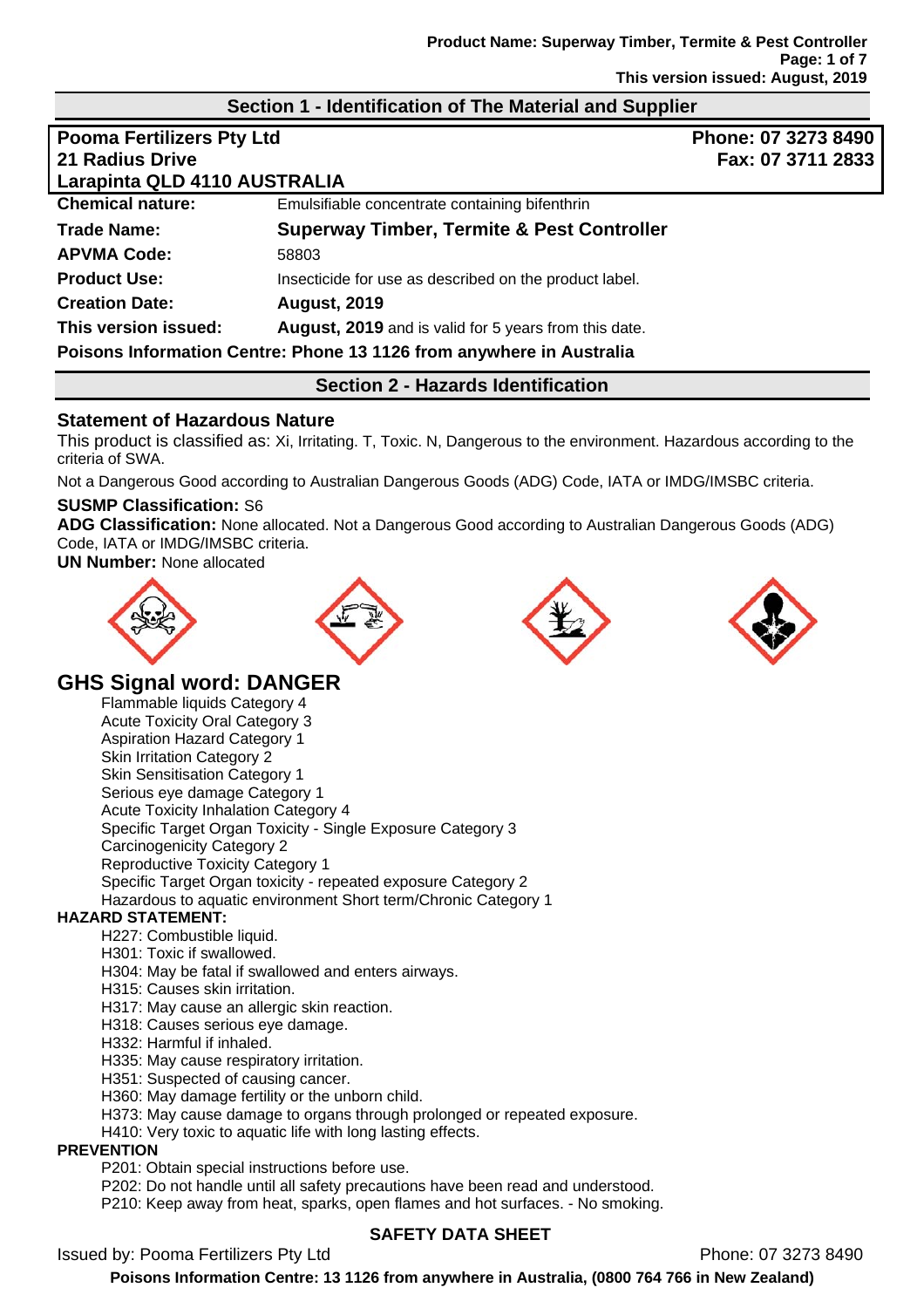P260: Do not breathe fumes, mists, vapours or spray.

P262: Do not get in eyes, on skin, or on clothing.

P270: Do not eat, drink or smoke when using this product.

P271: Use only outdoors or in a well ventilated area.

P272: Contaminated work clothing should not be allowed out of the workplace.

P273: Avoid release to the environment.

P280: Wear protective gloves, protective clothing and eye or face protection.

#### **RESPONSE**

P314: Get medical advice or attention if you feel unwell.

P363: Wash contaminated clothing before reuse.

P301+P310: IF SWALLOWED: Immediately call a POISON CENTRE or doctor.

P301+P330+P331: IF SWALLOWED: Rinse mouth. Do NOT induce vomiting.

P303+P361+P353: IF ON SKIN (or hair): Remove immediately all contaminated clothing. Rinse skin with water. P304+P340: IF INHALED: Remove victim to fresh air and keep at rest in a position comfortable for breathing. P305+P351+P338: IF IN EYES: Rinse cautiously with water for several minutes. Remove contact lenses, if present and easy to do. Continue rinsing.

P308+P313: If exposed or concerned: Get medical advice. P333+P313: If skin irritation or rash occurs: Get medical advice.

P337+P313: If eye irritation persists: Get medical advice.

P391: Collect spillage.

P370+P378: In case of fire, use carbon dioxide, dry chemical, foam, water fog.

#### **STORAGE**

P405: Store locked up.

P410: Protect from sunlight.

P402+P404: Store in a dry place. Store in a closed container.

P403+P235: Store in a well-ventilated place. Keep cool.

#### **DISPOSAL**

P501: Dispose of contents and containers as specified on the registered label.

### **Emergency Overview**

#### **Physical Description & Colour: Light brown liquid**

#### **Odour:** Aromatic hydrocarbon odour

**Major Health Hazards:** Bifenthrin is harmful to mammals when ingested. Large doses may cause incoordination, tremor, salivation, vomiting, diarrhoea, and irritability to sound and touch.  $LD_{50}$ , for Bifenthrin is about 54 mg/kg in female rats and 70 mg/kg in male rats. The LD $_{50}$  for rabbits whose skin is exposed to Bifenthrin is greater than 2,000 mg/kg. Bifenthrin does not sensitize the skin of guinea pigs. Although it does not cause inflammation or irritation on human skin, it can cause a tingling sensation which lasts about 12 hours. It is virtually non-irritating to rabbit eyes. may cause serious damage to health by prolonged exposure, toxic if swallowed, may cause serious damage to eyes, may cause cancer, may cause harm to unborn children, irritating to respiratory system and skin, harmful if inhaled, possible skin sensitiser, if aspirated, may cause lung damage.

| <b>Section 3 - Composition/Information on Ingredients</b> |               |           |                                                    |         |
|-----------------------------------------------------------|---------------|-----------|----------------------------------------------------|---------|
| Ingredients                                               | <b>CAS No</b> | Conc, g/L | TWA (mg/m <sup>3</sup> ) STEL (mg/m <sup>3</sup> ) |         |
| <b>Bifenthrin</b>                                         | 82657-04-3    | 100       | not set                                            | not set |
| N-Methyl-2-pyrrolidone                                    | 872-50-4      | 50        | 103                                                | 309     |
| Hydrocarbon liquid                                        | 64742-47-8    | 562       | not set                                            | not set |
| Other non hazardous ingredients                           | secret        | to 1 L    | not set                                            | not set |

This is a commercial product whose exact ratio of components may vary slightly. Minor quantities of other non hazardous ingredients are also possible.

The SWA TWA exposure value is the average airborne concentration of a particular substance when calculated over a normal 8 hour working day for a 5 day working week. The STEL (Short Term Exposure Limit) is an exposure value that may be equalled (but should not be exceeded) for no longer than 15 minutes and should not be repeated more than 4 times per day. There should be at least 60 minutes between successive exposures at the STEL. The term "peak "is used when the TWA limit, because of the rapid action of the substance, should never be exceeded, even briefly.

### **Section 4 - First Aid Measures**

### **General Information:**

You should call The Poisons Information Centre if you feel that you may have been poisoned, burned or irritated by this product. The number is 13 1126 from anywhere in Australia (0800 764 766 in New Zealand) and is available at all times. Have this SDS with you when you call.

### **SAFETY DATA SHEET**

Issued by: Pooma Fertilizers Pty Ltd **Phone: 07 3273 8490**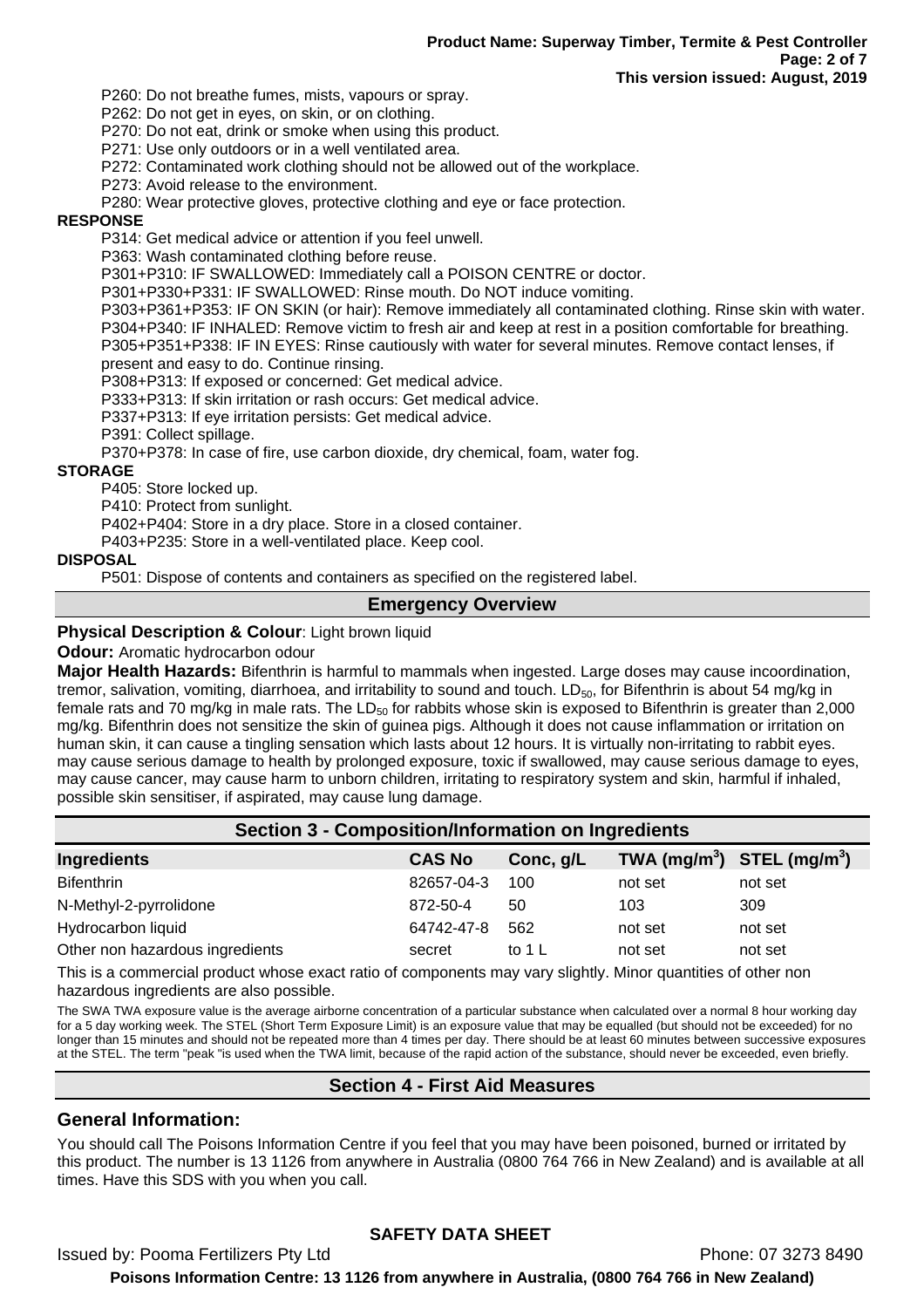#### **Product Name: Superway Timber, Termite & Pest Controller Page: 3 of 7 This version issued: August, 2019**

**Inhalation:** If symptoms of poisoning become evident, contact a Poisons Information Centre, or call a doctor at once. Remove source of contamination or move victim to fresh air. If breathing is difficult, oxygen may be beneficial if administered by trained personnel, preferably on a doctor's advice. DO NOT allow victim to move about unnecessarily. Symptoms of pulmonary oedema can be delayed up to 48 hours after exposure.

**Skin Contact:** Wash gently and thoroughly with warm water (use non-abrasive soap if necessary) for 10-20 minutes or until product is removed. Under running water, remove contaminated clothing, shoes and leather goods (e.g. watchbands and belts) and completely decontaminate them before reuse or discard. If irritation persists, repeat flushing and seek medical attention.

**Eye Contact:** Immediately flush the contaminated eye(s) with lukewarm, gently flowing water for 15 minutes or until the product is removed, while holding the eyelid(s) open. Take care not to rinse contaminated water into the unaffected eye or onto the face. Obtain medical attention immediately. Take special care if exposed person is wearing contact lenses.

**Ingestion:** If swallowed, do NOT induce vomiting; rinse mouth thoroughly with water and contact a Poisons Information Centre, or call a doctor at once. Give activated charcoal if instructed.

# **Section 5 - Fire Fighting Measures**

**Fire and Explosion Hazards**: The major hazard in fires is usually inhalation of heated and toxic or oxygen deficient (or both), fire gases. There is no risk of an explosion from this product under normal circumstances if it is involved in a fire.

Fire decomposition products from this product are likely to be toxic and corrosive if inhaled. Take appropriate protective measures.

**Extinguishing Media:** In case of fire, use carbon dioxide, dry chemical, foam or water fog.

**Fire Fighting:** When fighting fires involving significant quantities of this product, wear a splash suit complete with self contained breathing apparatus.

| Flash point:                     | 68°C (Closed cup)                                    |
|----------------------------------|------------------------------------------------------|
| <b>Upper Flammability Limit:</b> | No data.                                             |
| <b>Lower Flammability Limit:</b> | No data.                                             |
| <b>Autoignition temperature:</b> | No data.                                             |
| <b>Flammability Class:</b>       | Flammable Category 4 (GHS), C1 combustible (AS 1940) |

### **Section 6 - Accidental Release Measures**

**Accidental release:** In the event of a major spill, prevent spillage from entering drains or water courses. Wear full protective chemically resistant clothing including eye/face protection, gauntlets and self contained breathing apparatus. See below under Personal Protection regarding Australian Standards relating to personal protective equipment. Suitable materials for protective clothing include PVC, Nitrile and neoprene. Eye/face protective equipment should comprise, as a minimum, protective goggles. If there is a significant chance that vapours or mists are likely to build up in the cleanup area, we recommend that you use a respirator. Usually, no respirator is necessary when using this product. However, if you have any doubts consult the Australian Standard mentioned below (section 8).

Stop leak if safe to do so, and contain spill. Absorb onto sand, vermiculite or other suitable absorbent material. If spill is too large or if absorbent material is not available, try to create a dike to stop material spreading or going into drains or waterways. Sweep up and shovel or collect recoverable product into labelled containers for recycling or salvage, and dispose of promptly. Recycle containers wherever possible after careful cleaning. Refer to product label for specific instructions. After spills, wash area preventing runoff from entering drains. If a significant quantity of material enters drains, advise emergency services. Full details regarding disposal of used containers, spillage and unused material may be found on the label. If there is any conflict between this SDS and the label, instructions on the label prevail. Ensure legality of disposal by consulting regulations prior to disposal. Thoroughly launder protective clothing before storage or re-use. Advise laundry of nature of contamination when sending contaminated clothing to laundry.

# **Section 7 - Handling and Storage**

**Handling:** Keep exposure to this product to a minimum, and minimise the quantities kept in work areas. Check Section 8 of this SDS for details of personal protective measures, and make sure that those measures are followed. The measures detailed below under "Storage" should be followed during handling in order to minimise risks to persons using the product in the workplace. Also, avoid contact or contamination of product with incompatible materials listed in Section 10.

**Storage:** Note that this product is GHS Flammable Class 4 and therefore, for Storage, meets the definition of Dangerous Goods. If you store large quantities (tonnes) of such products, we suggest that you consult your state's Dangerous Goods authority in order to clarify your obligations regarding their storage.

Protect this product from light. Store in the closed original container in a dry, cool, well-ventilated area out of direct sunlight. Make sure that the product does not come into contact with substances listed under "Incompatibilities" in

### **SAFETY DATA SHEET**

Issued by: Pooma Fertilizers Pty Ltd **Phone: 07 3273 8490**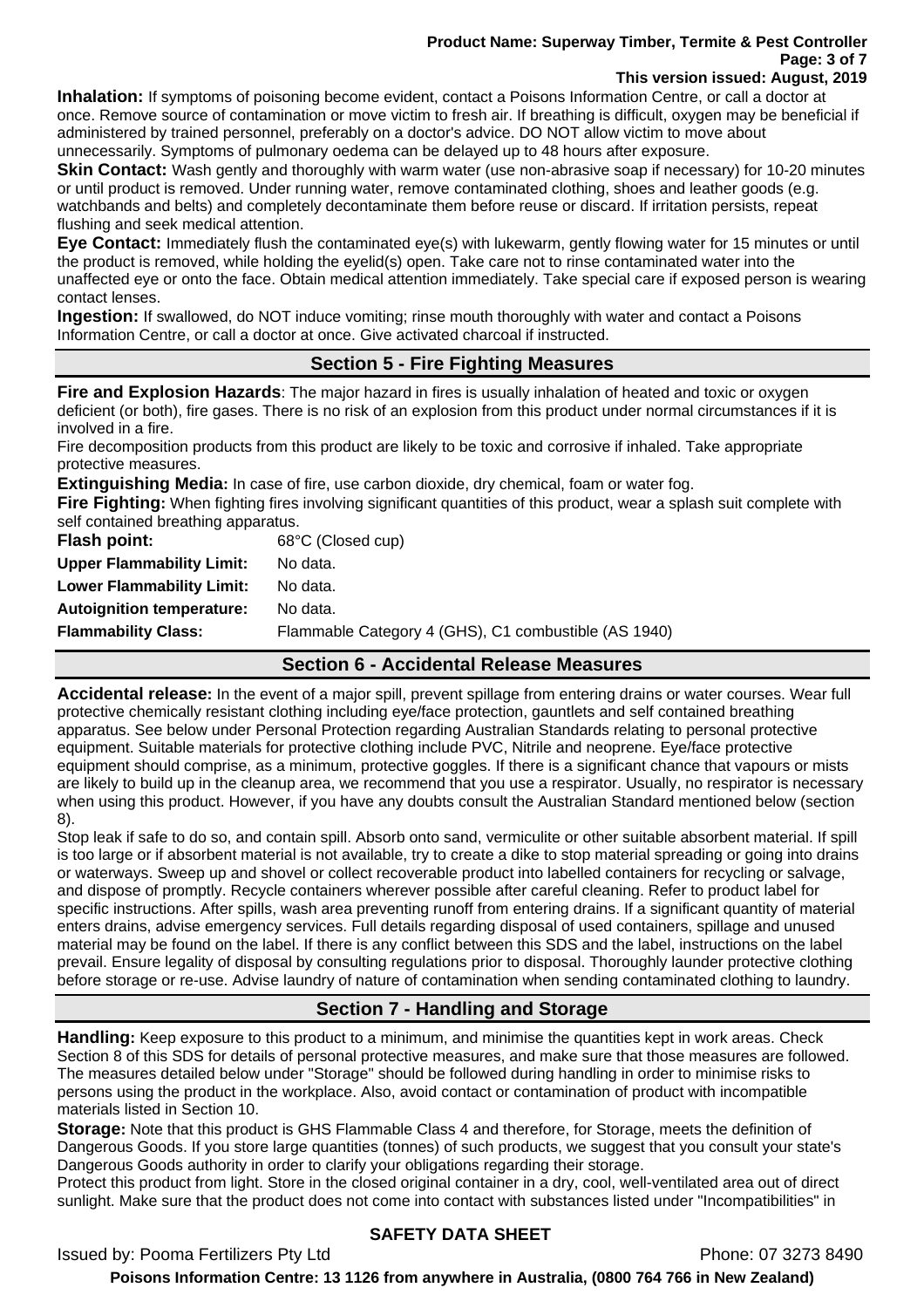#### **Product Name: Superway Timber, Termite & Pest Controller Page: 4 of 7 This version issued: August, 2019**

Section 10. Some liquid preparations settle or separate on standing and may require stirring before use. Check packaging - there may be further storage instructions on the label.

### **Section 8 - Exposure Controls and Personal Protection**

The following Australian Standards will provide general advice regarding safety clothing and equipment:

Respiratory equipment: **AS/NZS 1715**, Protective Gloves: **AS 2161**, Occupational Protective Clothing: AS/NZS 4501 set 2008, Industrial Eye Protection: **AS1336** and **AS/NZS 1337**, Occupational Protective Footwear: **AS/NZS2210**.

| <b>SWA Exposure Limits</b> | TWA (mg/m <sup>3</sup> ) | STEL (mg/m <sup>3</sup> ) |
|----------------------------|--------------------------|---------------------------|
| N-Methyl-2-pyrrolidone     | 103.                     | -309                      |

The ADI for Bifenthrin is set at 0.01mg/kg/day. The corresponding NOEL is set at 1mg/kg/day. ADI means Acceptable Daily Intake; NOEL means No-observable-effect-level. Data from Australian ADI List, March 2017.

No special equipment is usually needed when occasionally handling small quantities. The following instructions are for bulk handling or where regular exposure in an occupational setting occurs without proper containment systems. **Ventilation:** This product should only be used in a well ventilated area. If natural ventilation is inadequate, use of a fan is suggested.

**Eye Protection:** Protective glasses or goggles must be worn when this product is being used. Failure to protect your eyes may lead to severe harm to them or to general health. Emergency eye wash facilities must also be available in an area close to where this product is being used.

**Skin Protection:** If you believe you may have a sensitisation to this product or any of its declared ingredients, you should prevent skin contact by wearing impervious gloves, clothes and, preferably, apron. Make sure that all skin areas are covered. See below for suitable material types.

**Protective Material Types:** We suggest that protective clothing be made from the following materials: PVC, nitrile, neoprene.

**Respirator:** Usually, no respirator is necessary when using this product. However, if you have any doubts consult the Australian Standard mentioned above.

Eyebaths or eyewash stations and safety deluge showers should, if practical, be provided near to where this product is being handled commercially.

|                                           | <b>Section 9 - Physical and Chemical Properties:</b> |
|-------------------------------------------|------------------------------------------------------|
| <b>Physical Description &amp; colour:</b> | Light brown liquid                                   |
| Odour:                                    | Aromatic hydrocarbon odour                           |
| <b>Boiling Point:</b>                     | Not available.                                       |
| <b>Freezing/Melting Point:</b>            | No specific data. Liquid at normal temperatures.     |
| <b>Volatiles:</b>                         | No data.                                             |
| <b>Vapour Pressure:</b>                   | No data.                                             |
| <b>Vapour Density:</b>                    | No data.                                             |
| <b>Specific Gravity:</b>                  | $0.93$ at $20^{\circ}$ C                             |
| <b>Water Solubility:</b>                  | Emulsifiable.                                        |
| pH:                                       | No data.                                             |
| <b>Volatility:</b>                        | No data.                                             |
| <b>Odour Threshold:</b>                   | No data.                                             |
| <b>Evaporation Rate:</b>                  | No data.                                             |
| <b>Coeff Oil/water Distribution:</b>      | No data                                              |
| <b>Autoignition temp:</b>                 | No data.                                             |

# **Section 10 - Stability and Reactivity**

**Reactivity:** This product is unlikely to react or decompose under normal storage conditions. However, if you have any doubts, contact the supplier for advice on shelf life properties.

**Conditions to Avoid:** Protect this product from light. Store in the closed original container in a dry, cool, wellventilated area out of direct sunlight.

**Incompatibilities:** strong oxidising agents.

**Fire Decomposition:** Combustion forms carbon dioxide, and if incomplete, carbon monoxide and possibly smoke. Water is also formed. May form nitrogen and its compounds, and under some circumstances, oxides of nitrogen. Occasionally hydrogen cyanide gas in reducing atmospheres. May form hydrogen fluoride gas and other compounds of fluorine. Carbon monoxide poisoning produces headache, weakness, nausea, dizziness, confusion, dimness of vision, disturbance of judgment, and unconsciousness followed by coma and death.

**Polymerisation:** This product will not undergo polymerisation reactions.

# **SAFETY DATA SHEET**

Issued by: Pooma Fertilizers Pty Ltd **Phone: 07 3273 8490**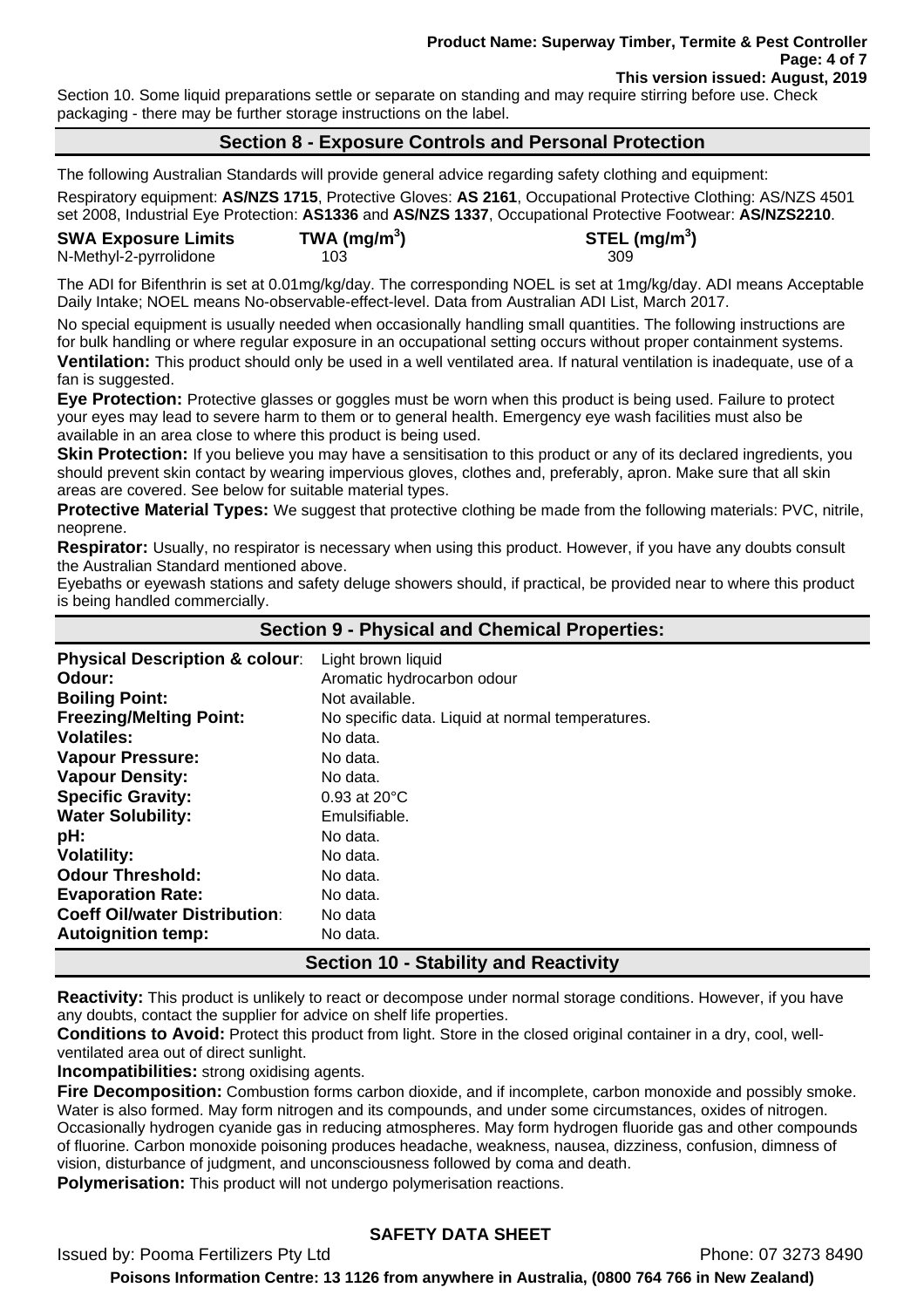# **Section 11 - Toxicological Information**

**Toxicity:** Bifenthrin is harmful to mammals when ingested. Large doses may cause incoordination, tremor, salivation, vomiting, diarrhoea, and irritability to sound and touch.  $LD_{50}$ , for Bifenthrin is about 54 mg/kg in female rats and 70 mg/kg in male rats. The  $LD_{50}$  for rabbits whose skin is exposed to Bifenthrin is greater than 2,000 mg/kg. Bifenthrin does not sensitize the skin of guinea pigs. Although it does not cause inflammation or irritation on human skin, it can cause a tingling sensation which lasts about 12 hours. It is virtually non-irritating to rabbit eyes. Chronic Toxicity: No information Available.

Reproductive Effects: The dose at which no toxic effect of Bifenthrin is observed on the mother (maternal toxicity NOEL) is 1 mg/kg/day for rats and 2.67 mg/kg/day for rabbits. At higher doses, test animals had tremors. The dose at which no toxic effect is observed on development (developmental toxicity NOEL) is 1 mg/kg/day for rats and is greater than 8 mg/kg/day for rabbits.

Teratogenic Effects: Bifenthrin does not demonstrate any teratogenic effects at the highest levels tested (100 ppm, approximately 5.5 mg/kg/day) in a two-generational study in rats.

Mutagenic Effects: Evidence of mutagenic effects from exposure to Bifenthrin is inconclusive. Studies of mouse white blood cells were positive for gene mutation. However, other tests of bifenthrin's mutagenic effects, including the Ames test and studies in live rat bone marrow cells, were negative.

Carcinogenic Effects: There was no evidence of cancer in a 2-year study of rats who ate as much as 10 mg/kg/day of Bifenthrin. However, an 87 week feeding study of mice with doses of 7, 29, 71, and 86 mg/kg showed a significantly higher, dose related trend of increased tumour incidence in the male urinary bladder. The incidence was significantly increased at 86 mg/kg/day. Also, females had higher incidences of lung cancer than the controls at doses of 7 mg/kg and higher. The EPA has classified Bifenthrin as a class C carcinogen, a possible human carcinogen.

Organ Toxicity: Pyrethroids are poisons that affect the electrical impulses in nerves, over-stimulating nerve cells causing tremors and eventually causing paralysis.

Fate in Humans and Animals: Bifenthrin is absorbed through intact skin when applied topically. It undergoes similar modes of breakdown within animal systems as other pyrethroid insecticides. In mammals, Bifenthrin is rapidly broken down and promptly excreted. Rats treated with 4 to 5 mg/kg, excreted 70 % in the urine and 20% in the faeces within 7 days. After 7 days, the remaining Bifenthrin was found accumulated in tissues with high fat content such as the skin and fat in males and females and the ovaries of females. Bifenthrin is less toxic to warm-blooded animals, such as mammals, than to cold-blooded animals.

N-methyl-2-pyrrolidone is a SWA Class 2 Reproductive risk, may cause harm to the unborn child. Bifenthrin is classed by SWA as a potential sensitiser by skin contact.

### **Classification of Hazardous Ingredients**

Ingredient **Risk Phrases** 

Bifenthrin >=3%Conc<25%: Xn; R22

- Carcinogenicity category 2
- Acute toxicity category 3
- Acute toxicity category 2
- Specific target organ toxicity (repeated exposure) category 1
- Skin sensitisation category 1B
- Hazardous to the aquatic environment (acute) category 1
- Hazardous to the aquatic environment (chronic) category 1

- Eye irritation category 2A
- Skin irritation category 2
- Specific target organ toxicity (single exposure) category 3
- Reproductive toxicity category 1B

Hydrocarbon Liquid Conc>=10%: Xn; R65

• Aspiration hazard – category 1

N-methyl-2-pyrrolidone  $\rightarrow$ =5%Conc<10%: T; R61

**Potential Health Effects** 

# **Persons sensitised to bifenthrin should avoid contact with this product.**

# **Inhalation:**

**Short Term Exposure:** Available data shows that this product is harmful, but symptoms are not available. In addition product is an inhalation irritant. Symptoms may include headache, irritation of nose and throat and increased

# **SAFETY DATA SHEET**

Issued by: Pooma Fertilizers Pty Ltd **Phone: 07 3273 8490**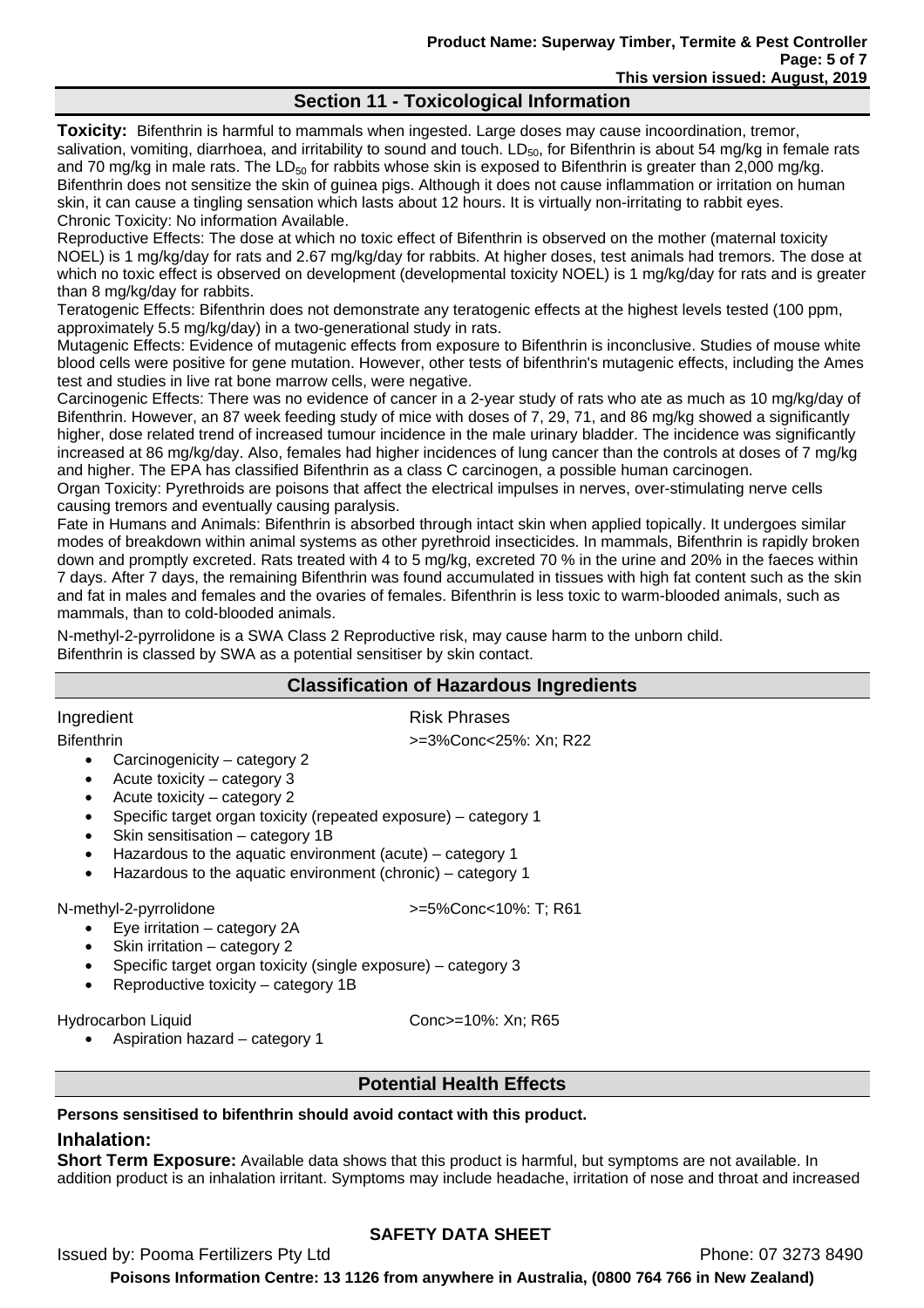secretion of mucous in the nose and throat. Other symptoms may also become evident, but they should disappear after exposure has ceased.

**Long Term Exposure:** No data for health effects associated with long term inhalation.

### **Skin Contact:**

**Short Term Exposure:** Classified as a potential sensitiser by skin contact. Exposure to a skin sensitiser, once sensitisation has occurred, may manifest itself as skin rash or inflammation, and in some individuals this reaction can be severe. In addition product is a skin irritant. Symptoms may include itchiness and reddening of contacted skin. Other symptoms may also become evident, but all should disappear once exposure has ceased.

**Long Term Exposure:** No data for health effects associated with long term skin exposure.

# **Eye Contact:**

**Short Term Exposure:** This product is a severe eye irritant. Symptoms may include stinging and reddening of eyes and watering which may become copious. Other symptoms such as swelling of eyelids and blurred vision may also become evident. If exposure is brief, symptoms should disappear once exposure has ceased. However, lengthy exposure or delayed treatment is likely to cause permanent damage.

**Long Term Exposure:** No data for health effects associated with long term eye exposure.

# **Ingestion:**

**Short Term Exposure:** Significant oral exposure is considered to be unlikely. Available data shows that this product is toxic, but further symptoms are not available. However, this product may be irritating to mucous membranes but is unlikely to cause anything more than transient discomfort.

**Long Term Exposure:** No data for health effects associated with long term ingestion.

### **Carcinogen Status:**

**SWA:** Bifenthrin is classified by SWA as a Category 2 Carcinogen, likely to be carcinogenic to humans. See the SWA website for further details. A web address has not been provided as addresses frequently change. **NTP:** No significant ingredient is classified as carcinogenic by NTP.

**IARC:** No significant ingredient is classified as carcinogenic by IARC.

# **Section 12 - Ecological Information**

Very toxic to aquatic organisms, may cause long-term adverse effects to the aquatic environment. Effects on Birds: Bifenthrin is moderately toxic to many species of birds. The dietary concentration (8 day) at which half of the test animals die, the  $LC_{50}$ , is 1,280 ppm for mallard ducks and 4,450 ppm for bobwhite quail. The acute oral  $LD_{50}$  is 1,800 mg/kg for bobwhite quail and 2,150 mg/kg for mallard ducks. There is concern about possible bioaccumulation in birds.

Effects on Aquatic Organisms: Bifenthrin is very highly toxic to fish, crustaceans and aquatic animals. The  $LC_{50}$  after a 96-hour exposure is 0.00015 mg/L for rainbow trout, 0.00035 mg/L for bluegill, and 0.0016 mg/L for Daphnia. Because of its low water solubility and high affinity for soil, Bifenthrin is not likely to be found in aquatic systems. Effects on Other Animals (Nontarget species): Bifenthrin is toxic to bees.

ENVIRONMENTAL FATE

Breakdown of Chemical in Soil & Groundwater: Bifenthrin does not move in soils with large amounts of organic matter, clay and silt. It also has a low mobility in sandy soils that are low in organic matter. Bifenthrin is relatively insoluble in water, so there are no concerns about groundwater contamination through leaching. It's half-life in soil, the amount of time it takes to degrade to half of its original concentration, is 7 days to 8 months depending on the soil type and the amount of air in the soil.

Breakdown of Chemical in Vegetation: Bifenthrin is not absorbed by plant foliage, nor does it translocate in the plant.

# **Section 13 - Disposal Considerations**

**Disposal:** Special help is available for the disposal of Agricultural Chemicals. The product label will give general advice regarding disposal of small quantities, and how to cleanse containers. However, for help with the collection of unwanted rural chemicals, contact ChemClear 1800 008 182 http://www.chemclear.com.au/ and for help with the disposal of empty drums, contact DrumMuster http://www.drummuster.com.au/ where you will find contact details for your area.

# **Section 14 - Transport Information**

**UN Number:** This product is not classified as a Dangerous Good by ADG, IATA or IMDG/IMSBC criteria. No special transport conditions are necessary unless required by other regulations.

# **Section 15 - Regulatory Information**

**AICS:** All of the significant ingredients in this formulation are compliant with NICNAS regulations. The following ingredients: Bifenthrin, N-Methyl-2-pyrrolidone, are mentioned in the SUSMP.

# **SAFETY DATA SHEET**

Issued by: Pooma Fertilizers Pty Ltd **Phone: 07 3273 8490**